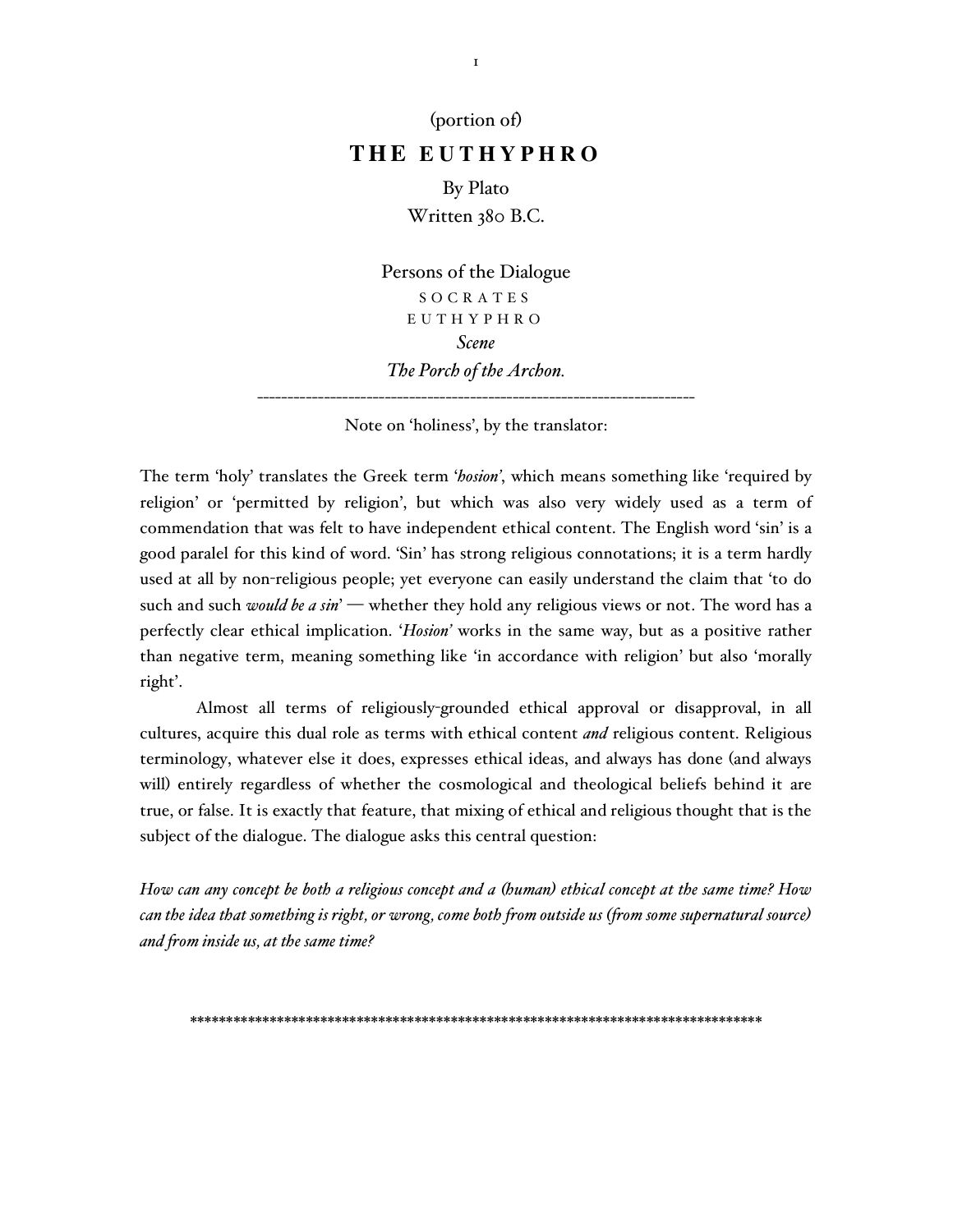- E U T H Y P H R O : Why have you left the Lyceum, Socrates? What are you doing here in the Porch of the Archon? Don't tell me you're involved in a law-suit, like me?
- S O C R A T E S : Not in a law-suit, Euthyphro; "indictment" is the word the Athenians use.
- E U T H Y P H R O : What? I assume someone is prosecuting *you*; because I can't believe you'd be prosecuting someone else.
- SOCRATES: Certainly not.
- E U T H Y P H R O : Someone's accusing you, then?
- SOCRATES: Yes.
- E U T H Y P H R O : Who?
- S O C R A T E S : A young man who isn't very well known, Euthyphro. I hardly know who he is myself: his name is Meletus. Do you know a Meletus with long straight hair, a wispy beard, and a long nose?
- E U T H Y P H R O : No, I don't know the man, Socrates. But what's the charge?
- SOCRATES: What's the charge? A very fine one. It's very impressive for a man so young to have figured out something so important. He says he knows how young people are corrupted, and he knows exactly who's corrupting them. Me! I reckon he must be a very clever man, and he's noticed I'm pretty stupid, and so he's gone running to the courts, like a little boy running to his mother, to tell on me for corrupting all his friends. Frankly, I admire him. Of all our politicians, he's the only one who seems to me to have started off his political career in the right way, with the question of *how to make our young people as good as possible*; like a good gardener, he's making the young shoots his first concern, and he's clearing out the old weeds, like me, who are messing up the young sprouts. And that's just the first step; next he'll attend to the older plants too; and if he goes on the way he's started, he's bound to do our city a lot of good.
- $E U T H Y P H R O: I$  hope so; but I suspect, Socrates, that the opposite will turn out to be the case. If you ask me, he's harming our city, right from the outset of his career, by trying to harm a man like you. But tell me, why exactly would he think that you 'corrupt' young people?
- S O C R A T E S : His accusation is very unusual: he says that I am a *maker of gods*: that I make up new gods, and that I deny the existence of the old ones.
- E U T H Y P H R O : I understand; he's attacking you because of that "divine voice" that occasionally comes to you. He thinks you've invented some new-fangled religion. He knows that an accusation like that is easily swallowed by the public,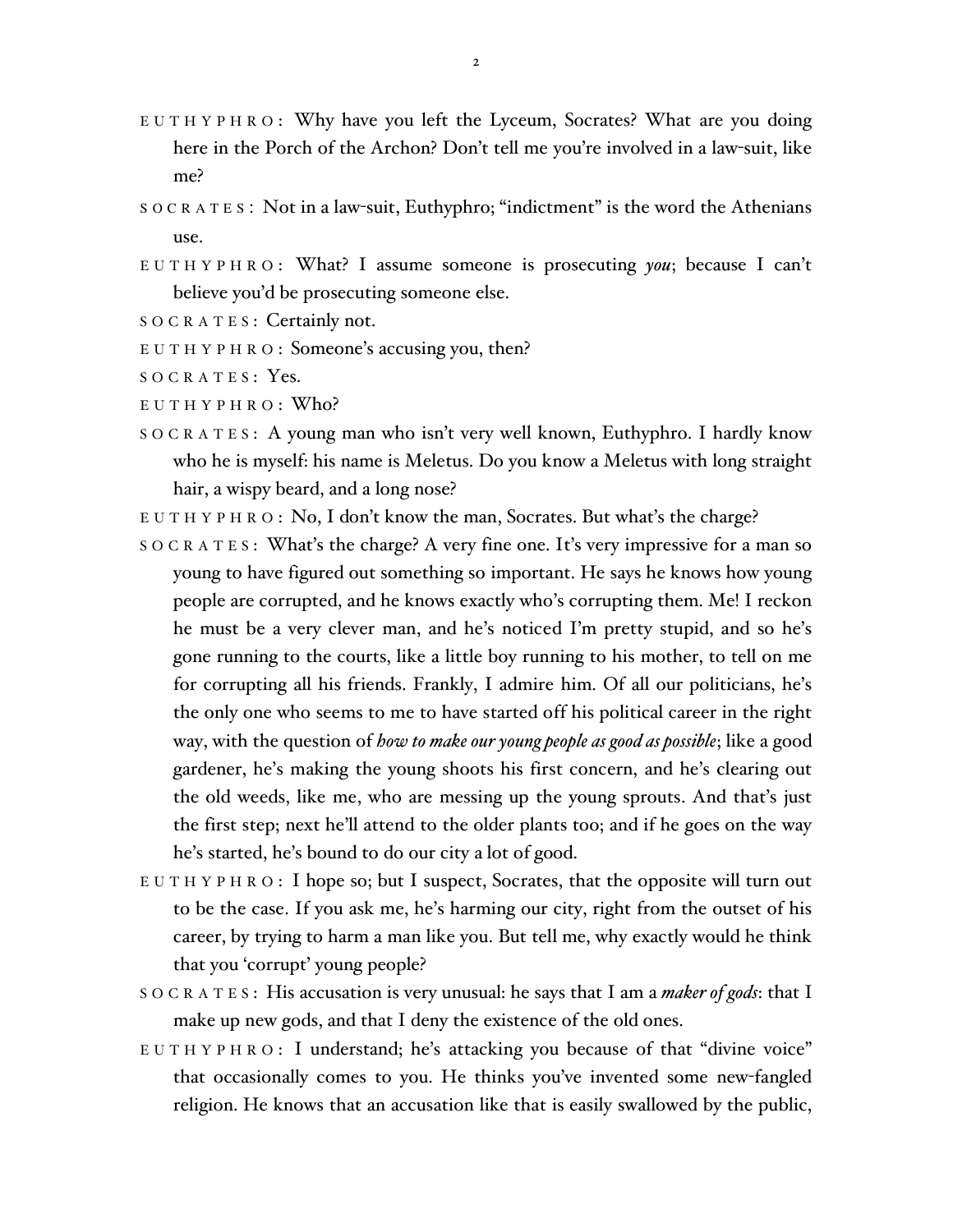as I've found out myself all too well: whenever I speak in the assembly about religious matters, and predict the future, using my prophetic powers, everyone laughs at me and thinks I'm mad. But every word that I say is true! They're just jealous of people like us, Socrates. We should just ignore them. I bet the whole affair will end in nothing, and that you'll win your case; and I think I'll win mine.

- S O C R A T E S : So what's your case, Euthyphro? Are you the prosecutor or the defendant?
- E U T H Y P H R O : I'm the prosecutor.
- S O C R A T E S : Who are you prosecuting?
- E U T H Y P H R O : You'll think I'm crazy when I tell you.
- $S$  O C R A T E S : Who is it?
- $E U T H Y P H R O$ : My own father.
- S O C R A T E S : Your own father! You're kidding!
- E U T H Y P H R O : No.
- S O C R A T E S : And what's the charge?
- EUTHYPHRO: Murder, Socrates.
- S O C R A T E S : By the gods, Euthyphro! People must be shocked that you're prosecuting your own father! You must have an extraordinarily profound knowledge of right and wrong, to have had the confidence to bring such an action.
- E U T H Y P H R O : I do, Socrates, I do.
- SOCRATES: I assume the man your father murdered was one of your relatives obviously; because if he'd been a *stranger* you'd never have dreamed of prosecuting your own father for his sake.
- E U T H Y P H R O : That's a funny thing to say, Socrates. What difference does it make whether he was a relative of mine? Surely the pollution is the same in either case, if you knowingly associate with a murderer, when you ought to making yourself clean, by prosecuting him. The only relevant question is whether the man was killed *lawfully*. If it was a lawful killing, then you can leave the matter alone; but if it was *wrongful*, then even if the murderer is a member of your own family, it's your religious duty to prosecute him. Now as it happens, the man who was killed worked for us as a hired-hand on our farm in Naxos. One day, in a drunken rage, he got into a quarrel with one of our slaves, and killed him. So my father tied him up, hand and foot, and threw him into a ditch, and then sent word to Athens, to ask the authorities what he should do with him. Meanwhile he didn't bother about him, and didn't look after him, since he was a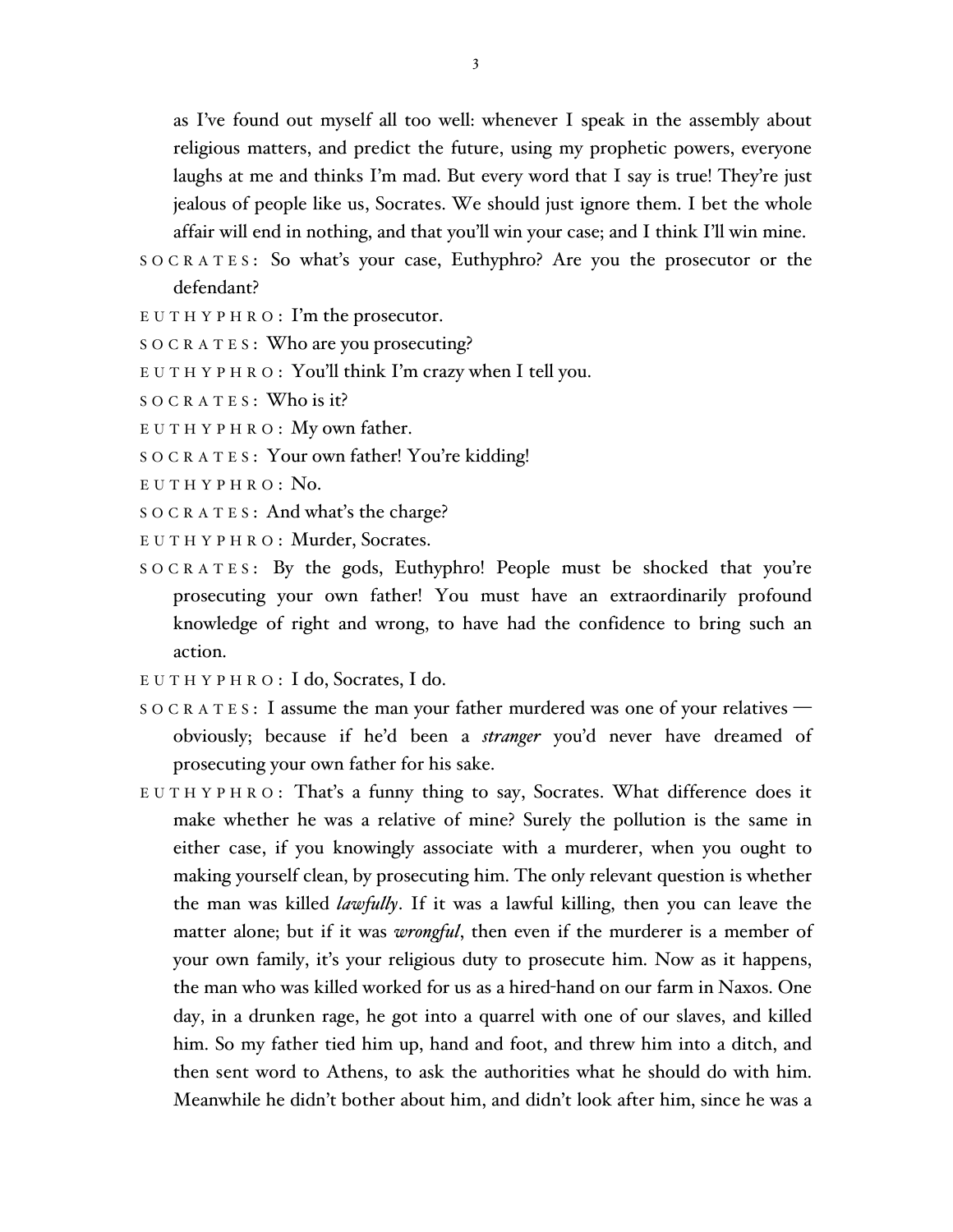murderer, and he thought it didn't really matter if he died anyway. And that's just what happened. He died. He died from the cold, and from having nothing to eat, and from being tied up, so that before the messenger returned from the magistrate, the man was dead. And now my father and family are angry with me for "siding with the murderer" and prosecuting my father. They say that he didn't really *kill* him in the first place, and that even if he did, the man was a murderer, and I shouldn't care about him, and that for a son to prosecute his own father is *against religion*. Which shows, Socrates, just how little they know what the gods think about duty, and sin!

- S O C R A T E S : Amazing, Euthyphro! And is your own knowledge of religion, and of what our religious duty is, and what's sinful, so exact, that, given that the circumstances of the case are as you say, you're not afraid that you may be doing something sinful *yourself*, in bringing a law-suit against your own father?
- $E U T H Y P H R O: Ah, well; that's exactly what distinguishes me from the crowd: my$ expert knowledge on all religious matters.
- S O C R A T E S : That's wonderful, Euthyphro. In that case, can I be your student? That way, before my trial with Meletus, I'll tell him that since he's started accusing me of having strange delusions and making weird innovations in religion, I've enrolled as your student! "Meletus," I'll say to him, "you agree that Euthyphro here is an expert on religion; well, if you approve of his views, you must approve of mine, since I'm merely his student; so don't prosecute me. And if you *disapprove* of my religious views, then it's *Euthyphro* here you should be prosecuting, not me; because he's my teacher; so prosecute *him*, for having unorthodox religious views, and corrupting *old* people like me. And if Meletus won't listen, and goes ahead, and won't switch the charges from me to you, I'll say exactly the same thing in court.
- EUTHYPHRO: By all means, Socrates; and if he tries to prosecute me I'll soon show him who's boss. He'll be the one on trial, not me.
- S O C R A T E S : I don't doubt it. That's why I'm so keen to be your student. Because I've noticed that no one ever seems to pay any attention to you — not even Meletus; yet for some reason his keen eyes have spotted me almost immediately, and he's indicted me for being *anti-religious*. So, please — in the name of Zeus and all the gods! — tell me all about this idea of "religious duty", and "sin" (which you said just now you know all about); and I don't mean just in connection with murder. I mean *in general*. Because, after all, isn't the religiousness, or holiness of an action the same thing in every case? I mean, doesn't the same thing make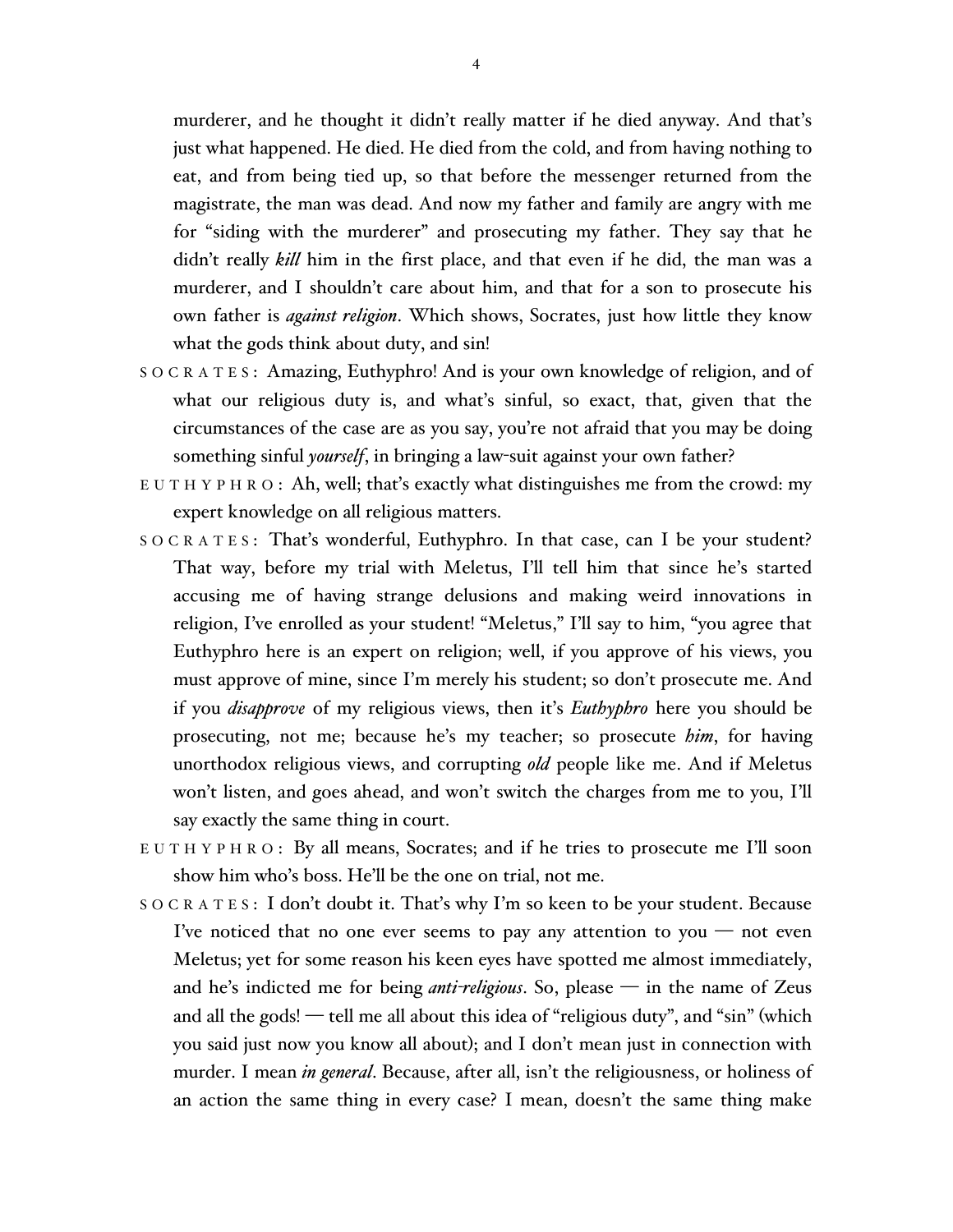*every* holy action holy? And can we treat sin as a single thing too: whatever it is that makes *every* sinful action sinful?

E U T H Y P H R O : Of course, Socrates.

S O C R A T E S : All right then, so, *what is* holiness, and *what is* sin?

- E U T H Y P H R O : Well, holiness means doing exactly what I'm doing now: prosecuting a man who's guilty of murder, or any other crime — whether he's your own father or mother, or whoever (it doesn't makes any difference); and *not* to prosecute a murderer is a *sin*. And here's a very solid evidence for my claim that a criminal, whoever he is, should never be left unpunished. Don't people regard Zeus as the very best of all the gods? The god who sets us the clearest example of what's right? And *everyone* knows that he imprisoned his own father, Kronos, for eating his children, and that Kronos had punished his own father for a similar crime. And yet when I try to prosecute my own father, they get angry with me!
- S O C R A T E S : I wonder if *that's* why I'm being charged with impiety. I always find those stories about the gods pretty hard to swallow. Maybe that's my crime. But since you know all about these things, and evidently believe the stories, I'll obviously have to defer to your superior knowledge. What else can I do, given that I freely admit that I know nothing about any of it? But tell me, Euthyphro — I mean, seriously — do you really believe all the stories about the gods?
- EUTHYPHRO: Yes, Socrates; and lots of other even more amazing things that most people don't know anything about.
- S O C R A T E S : So you really believe that the gods fight, and are constantly falling out with one another, and having terrible arguments and brawls, and so on and so forth, the way the poets say? Are all those stories about the gods really *true*, Euthyphro?
- E U T H Y P H R O : Yes, they are Socrates; and, as I said, I can tell you lots of other things about the gods that would totally amaze you.
- S O C R A T E S : Yes, I'm sure they would; but let's leave that to some other time, when I've got nothing to do. For now, I'd much rather get a more precise answer out of you to my question, 'What is holiness?' So far you've only said that it's doing exactly what you're doing now: prosecuting your father, for murder.
- E U T H Y P H R O : And what I said was true, Socrates.
- S O C R A T E S : No doubt, Euthyphro; but you agree that there are lots of *other* holy actions, too?
- $E$  U T H Y P H R O : Yes.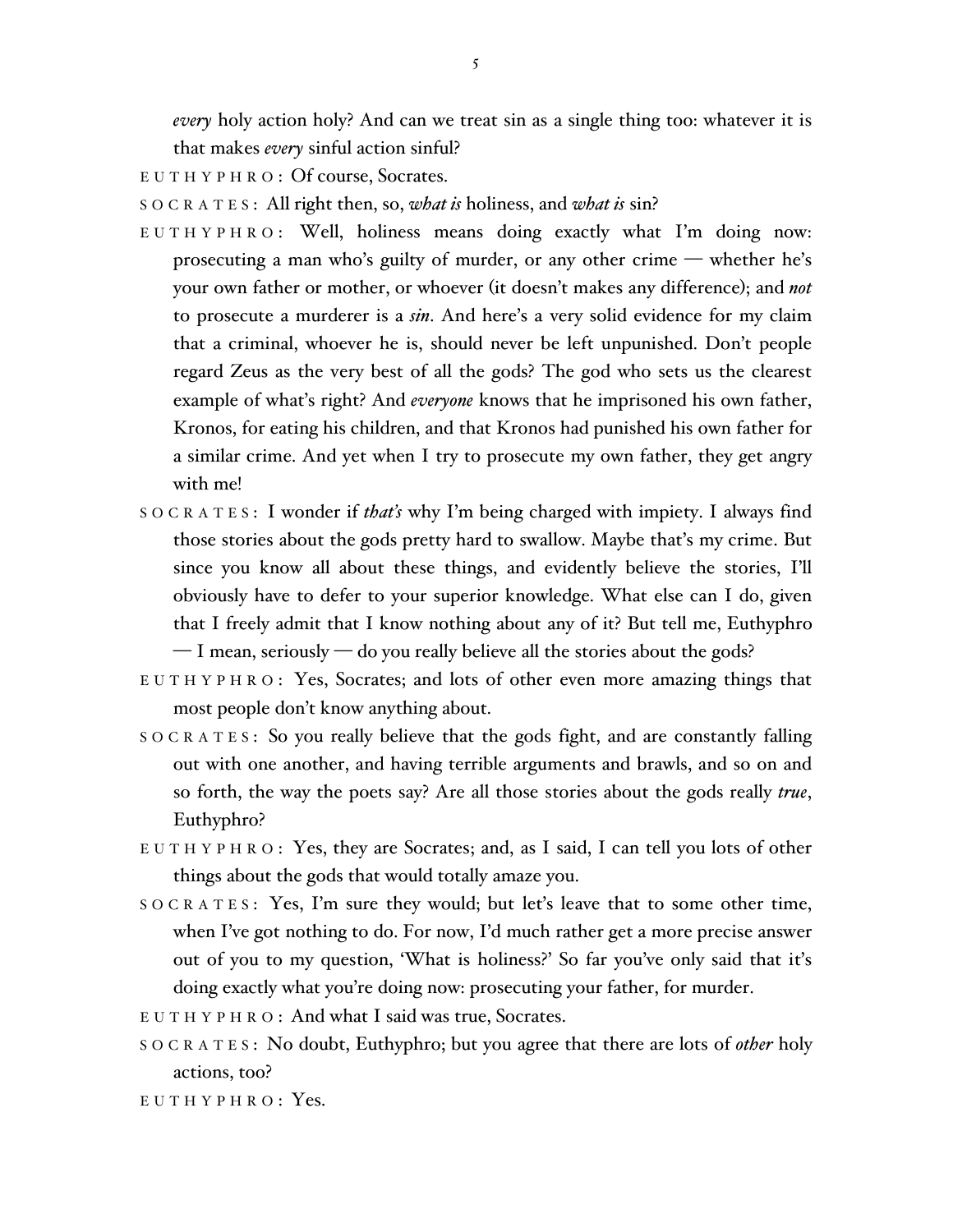- S O C R A T E S : Well, remember, I didn't ask you just to give me a couple of *examples* of holiness. I wanted you to explain *the general form of holy actions*: what it is that makes *all* holy actions holy. Don't you remember we said there was *one feature* that made sinful actions sinful, and holy ones holy?
- $E U T H Y P H R O$ : Yes, I remember.
- S O C R A T E S : Well, I want you to tell me what that basic feature is. That way I'll have a *standard* to refer to, something I can use to judge people's actions,  $$ yours, or anyone's — and say that any action that's like that is holy, any action that isn't like that, isn't holy.
- E U T H Y P H R O : All right, sure. I can do that, if you like.
- SOCRATES: Well, go ahead.
- E U T H Y P H R O : All right, then: here's what holiness is: holiness is *anything that the gods love*, and sin is *anything that the gods hate.*
- S O C R A T E S : Fantastic, Euthyphro! Now you've given me exactly the kind of answer I wanted. Of course, whether or not what you say is *true*, I have absolutely no idea; at least, not yet  $-$  although I have no doubt that you'll be able to go on and show me that you're right.
- $E U T H Y P H R O : Of course.$
- S O C R A T E S : Come on, then; let's think hard about what we're saying here. "Anything that gods love is holy, and anything that gods hate is sinful." And those two things are total opposites of one another. Correct?
- $E U T H Y P H R O$ : That's right.
- S O C R A T E S : So, are you quite sure about that?
- E U T H Y P H R O : Yes, Socrates, one hundred percent.
- S O C R A T E S : And we said, just a moment ago, Euthyphro, that the gods are always fighting about things, and getting angry at each other, and bickering?
- $E U T H Y P H R O$ : Yes, we did.
- S O C R A T E S : So, what sort of disagreements causes that kind of anger? I mean, imagine, for example, that you and I disagreed about how many pebbles there were in a jar; would a disagreement like that make us enemies, and cause us to start beating each other up? Wouldn't we just work out the answer, by *counting* them, and that would be the end of the disagreement?
- $E$  U T H Y P H R O : Yes.
- S O C R A T E S : Or suppose that we disagreed about how big something was, couldn't we just settle the disagreement by measuring it?
- $E$  U T H Y P H R O : Yes.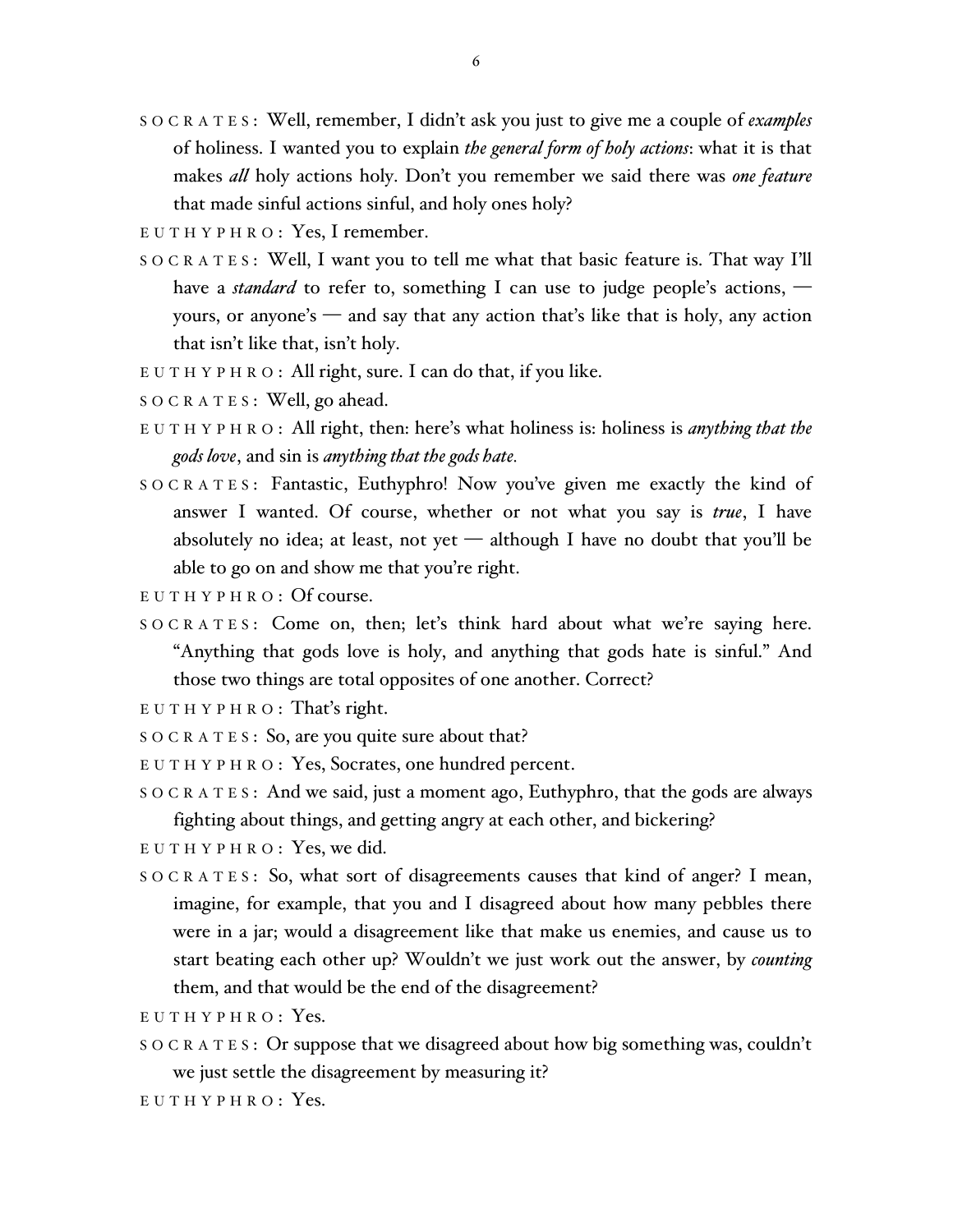- S O C R A T E S : And we could end an argument about how heavy something was by getting a pair of scales?
- $E$  U T H Y P H R O : Yes.
- S O C R A T E S : Well what kinds of disagreements *can't* be settled that way? What kinds of disagreements make people angry, and make them quarrel with one another, and become enemies?

[*Euthyphro looks blank*.]

Maybe the answer isn't hitting you. Let me make a suggestion: don't people only get angry like that, and start fighting, and bickering with each other, when they're disagreeing about what's *right* and *wrong*, or what's *good* and *bad*? Isn't it when we have disagreements about those kinds of things, and can't settle the disagreements, that we fight, and become enemies?

- E U T H Y P H R O : Yes, Socrates, you're right; those are the kinds of things we're usually disagreeing about when we quarrel.
- SOCRATES: So, these quarrels between the gods, Euthyphro, when they occur, must about the same sort of thing?
- $E U T H Y P H R O : Of course.$
- $S$  O C R A T E S: So that means they must disagree, according to you, about what's good and bad, right and wrong: otherwise there wouldn't be any quarrels among the gods — would there?

 $E U T H Y P H R O: That's right.$ 

- S O C R A T E S : Now, doesn't everyone including the gods *love* whatever it is that they think is right and good, and *hate* whatever they think is bad, and wrong?
- $E$  U T H Y P H R O : Yes.
- S O C R A T E S : But, according to you, the gods often disagree about what's right and good. So that means the *same* things are thought right by some gods, and wrong by other gods — and that's why they bicker, and squabble, and fight about them?
- $E$  U T H Y P H R O : True.
- S O C R A T E S : So that means the same things must be both hated by gods *and* loved by gods?
- $E$  U T H Y P H R O : True.
- S O C R A T E S : Which would apparently make the same actions, Euthyphro, simultaneously holy *and* sinful?
- E U T H Y P H R O : Yes, I suppose so.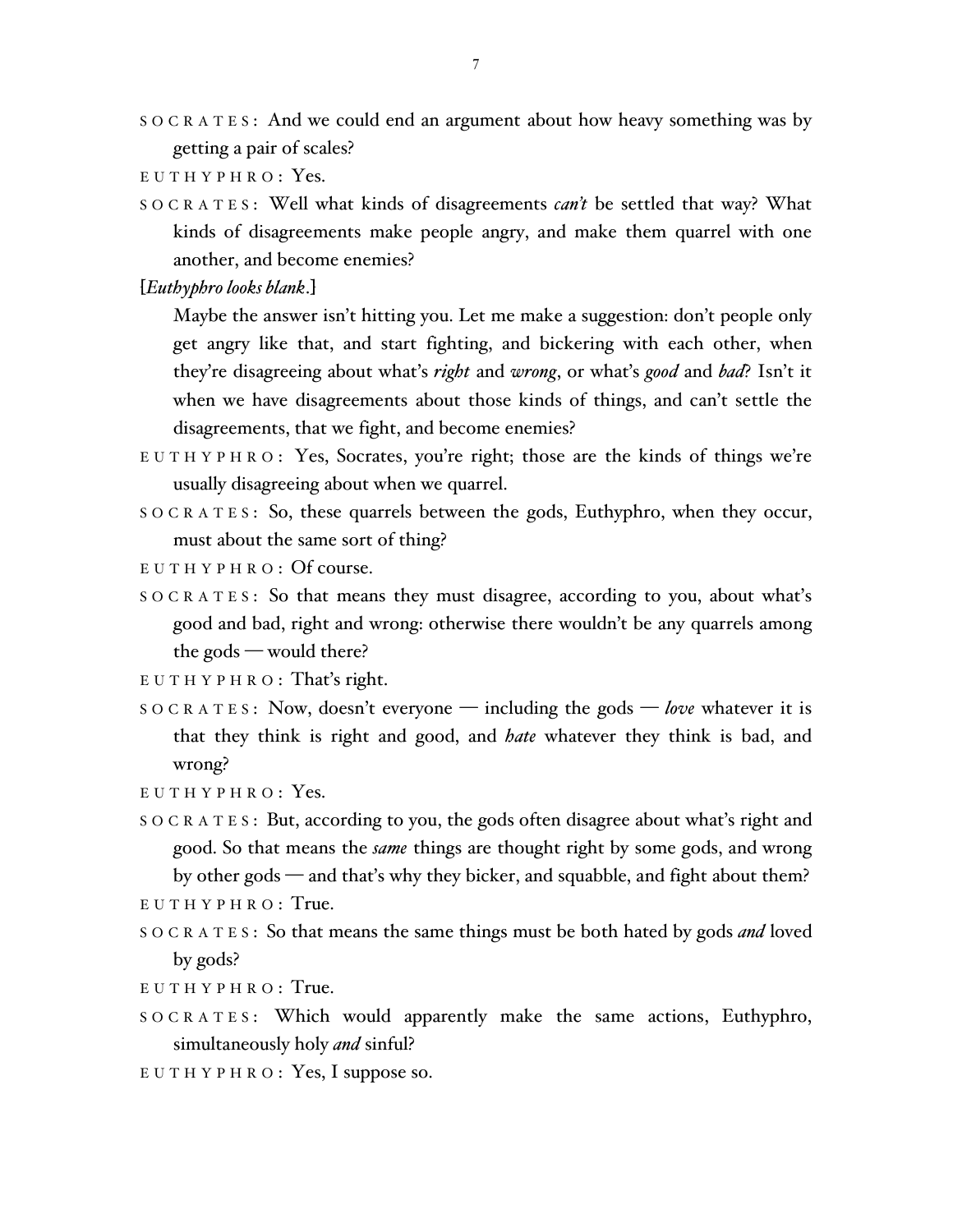- S O C R A T E S : Well, now I'm really confused. It looks like you haven't answered my question after all. Because I didn't ask you to tell me what sort of action is both holy and sinful at the same time! But it looks as if whatever is "loved by gods" (loved by *some* of them) may also be hated by gods (hated by *some* of them). Just think about it, Euthyphro: in prosecuting your father you may be doing something that Zeus likes, but that Apollo doesn't like, or maybe Hephaestus is happy about it, but it annoys Athena — and maybe other gods are frantically disagreeing about what you're doing, too.
- E U T H Y P H R O : No, Socrates. I think all the gods would agree that it's right to punish a murderer: There wouldn't be any difference of opinion about *that*.
- S O C R A T E S : All right, Euthyphro, in that case explain to me how you can be so sure that *all* the gods think that the hired-hand who murdered your father's slave and then died of exposure when your father tied him up and left him in a ditch was *wrongfully* killed; and that a son ought to prosecute even his own father over a man like that. How can you be sure that all the gods agree in endorsing your action? Prove to me that they do, and I swear I'll never stop telling everyone how wise you are, as long as I live.
- E U T H Y P H R O : Well, I *could* explain the whole thing in detail, if you really want me to; but it might take a fair while.
- S O C R A T E S : Oh, I see; so you're saying I'm too stupid to understand? Aren't I at least as smart as the jury? And I assume you'll have prove to *them* that what your father did was wrong, and that all the gods hate that kind of thing.
- E U T H Y P H R O : Yes, Socrates, beyond a shadow of a doubt; at least, if they listen to me.
- S O C R A T E S : Well, they will listen, if they think that you're a good speaker. But listen — something's just occurred to me: even if you *do* prove to me that all the gods see the death of the farm-hand as wrongful, what good will that do us? What will that tell us about what holiness is? We still won't have our *general* definition, because we've already shown that "whatever the gods love" won't do as a general definition. So forget about that, Euthyphro: let's assume, if you like, that all the gods think that what your father did was wrong, and hate him for it. Why don't we treat this new idea that just came up as our *new, improved* definition: that whatever *all* the gods hate is sinful, and whatever *all* the gods love is holy? Shall we make that our new definition of holiness, and sin?

E U T H Y P H R O : I don't see why not, Socrates.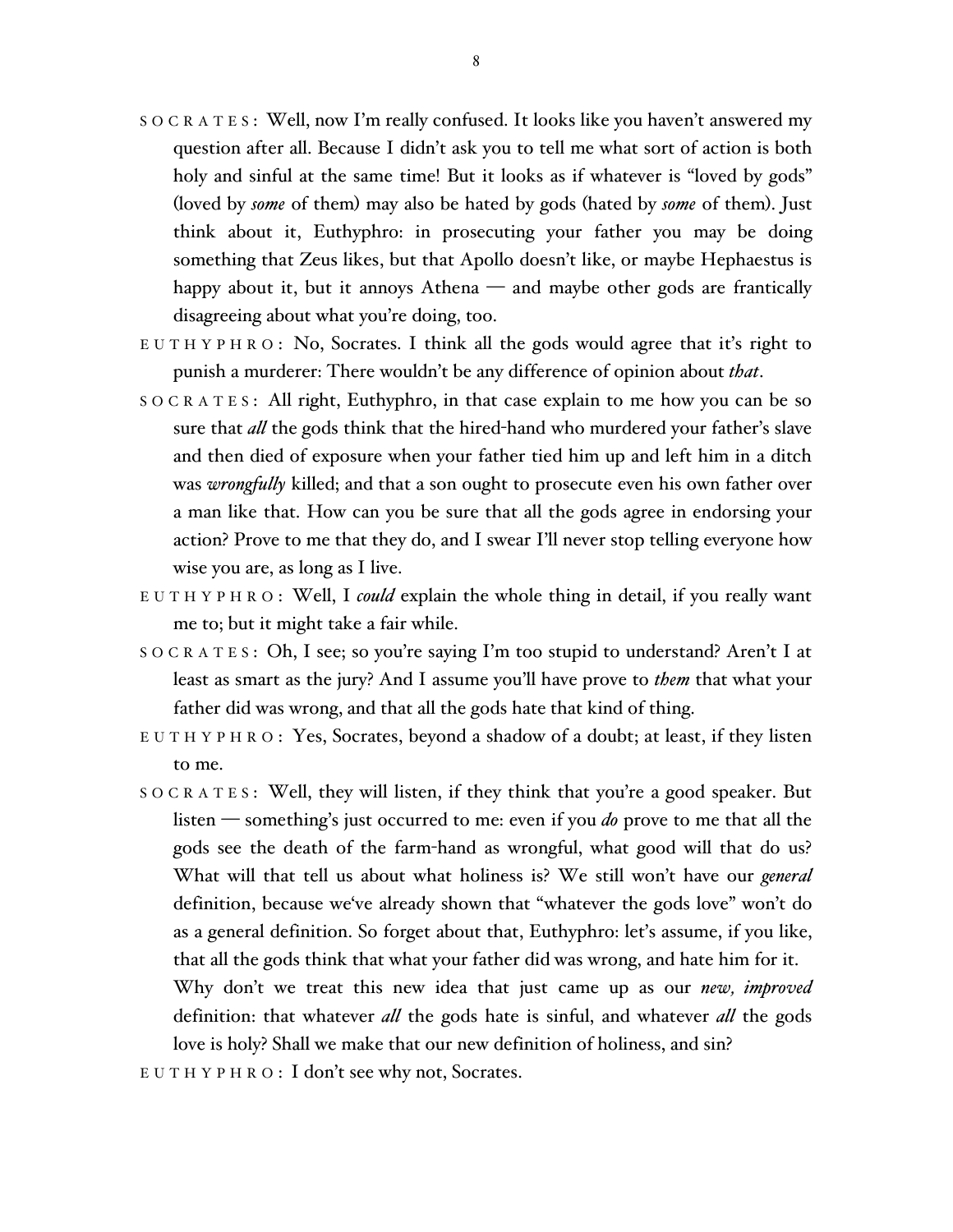- S O C R A T E S : Well, I don't see why not either, but that's not the point. *You've* got to decide, Euthyphro, if *you* like the new definition, and if it's going to help *you* in explaining things to me. That's what you promised.
- E U T H Y P H R O : All right; I'll say that whatever *all* the gods love is holy, and that whatever they *all* hate is sinful.
- $S \circ C R A T E S$ : So, shall we carefully look into that new definition too, Euthyphro, and try to work out if it's right? Or shall we just forget it, and go home? Should we just accept whatever we, and other people, happen to believe? What do you think?

 $E U T H Y P H R O:$  We should look into it. But I think we've got it right, this time.

S O C R A T E S : We'll soon have a clearer idea about that. Now, ask yourself this:

Do the gods love what's holy because it's holy, or is it holy simply because the gods love it?

- E U T H Y P H R O : I don't understand what you mean, Socrates.
- S O C R A T E S : Let me try to explain more clearly. Look, we talk about things that carry, and *things that are carried*, things that see and *things that are seen*, things that bump, and *things that are bumped*. You understand the difference, in each case?
- E U T H Y P H R O : Yes, I think I understand.
- S O C R A T E S : And similarly, there's a difference between things that love, and *things that are loved*?
- EUTHYPHRO: Certainly.
- S O C R A T E S : So, tell me, is something that's *carried* a 'carried' thing *because someone's carrying it*, or for some other reason?

E U T H Y P H R O : No; that's the reason.

- S O C R A T E S : And something that's *bumped* is a 'bumped' thing because someone bumps it; and a *seen* thing is a 'seen' thing because someone sees it?
- $E U T H Y P H R O$ : Right.
- S O C R A T E S : So, it's *not* the case that people see things because they're 'seen'. It's the other way around. Things are 'seen' because people see them. And people don't bump things because they're 'bumped'; they're 'bumped' because people bump them. And people don't carry things because they're 'carried'; they're 'carried' because people carry them. Am I making myself clear, Euthyphro? Do you see what I'm saying?
- $E$  U T H Y P H R O : Yes, I do.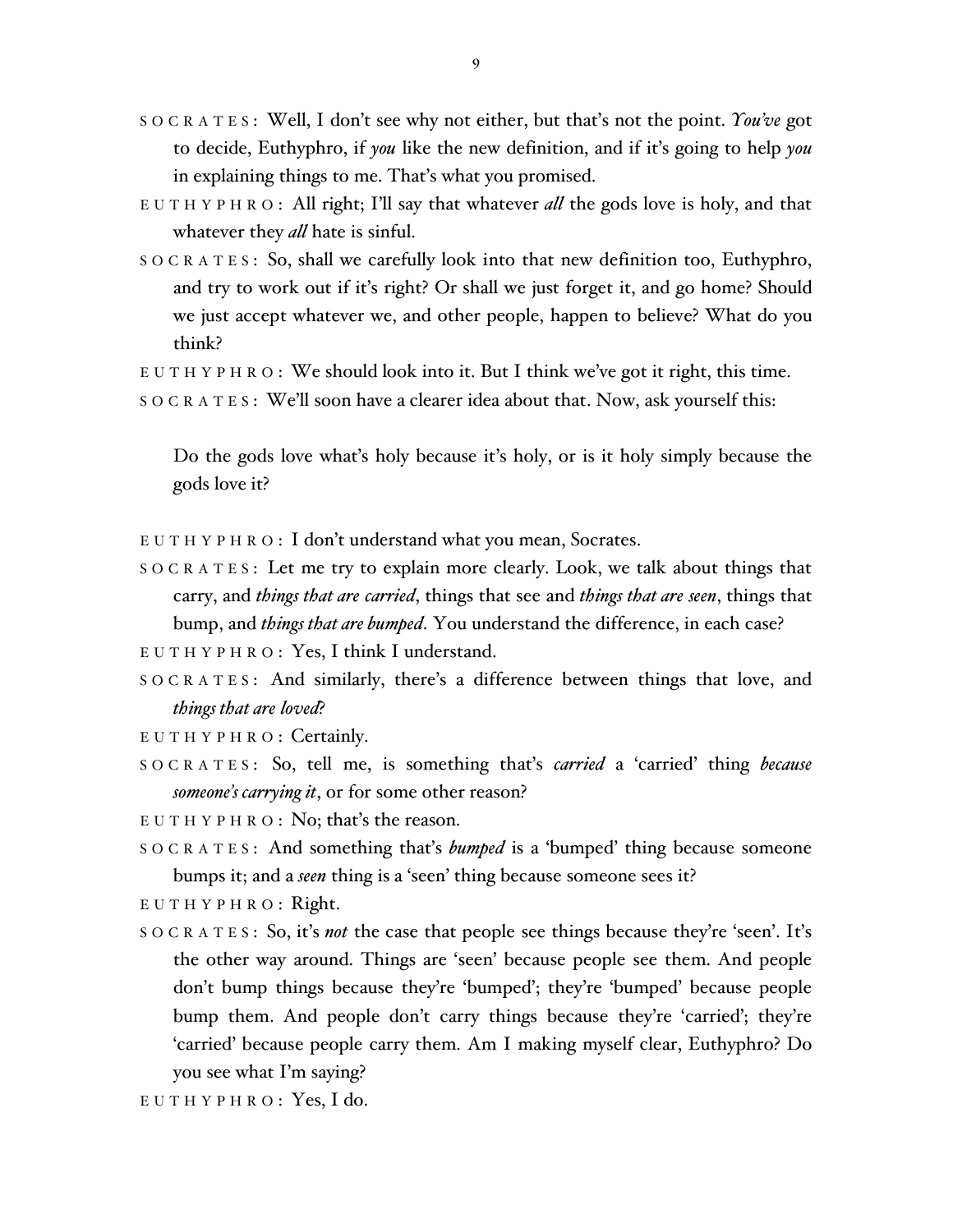- S O C R A T E S : And the same goes for things being 'loved'; people don't love something *because it's a loved thing*. It's a loved thing *because people love it*. Right?
- E U T H Y P H R O : That must be right.
- S O C R A T E S : So, what are we claiming about holiness, Euthyphro: isn't the claim that what's holy is anything that's *god-loved*, i.e. loved by all the gods?
- $E$  U T H Y P H R O : Yes.
- S O C R A T E S : And do the gods love it *because* it's holy?
- E U T H Y P H R O : Yes, that's why they love it.
- S O C R A T E S : So the gods love it because it's holy? We're quite sure about that? It isn't the other way around — holy because the gods love it?
- E U T H Y P H R O : Apparently not.
- S O C R A T E S : But it's certainly 'god-loved' because the gods love it?
- $E U T H Y P H R O : Obviously.$
- S O C R A T E S : So that means that what's holy can't be the same thing as what's godloved. They must be two different things.
- E U T H Y P H R O : Why do you say that, Socrates? I'm a bit confused.
- S O C R A T E S : Well, because we're agreeing that the gods love what's holy because it's holy; which means that it isn't the other way around; it isn't holy *because the gods love it*.
- E U T H Y P H R O : Correct.
- S O C R A T E S : But what's god-loved certainly *is* god-loved *because the gods love it*.
- E U T H Y P H R O : True.
- S O C R A T E S : Well, they're not the same then. Look Euthyphro, if what's holy were *exactly and precisely the same thing* as what's god-loved, then it would follow that

if the gods love what's holy because it's holy, then they must also love what's godloved *because* it's god-loved — which they don't, and

if what's god-loved is god-loved merely because the gods love it, then what's holy should also be holy merely because the gods love it — which, according to you, it isn't.

So in fact, they apparently work in opposite ways, and must be two quite different things. One of them (what's 'god-loved') is what it is merely on account